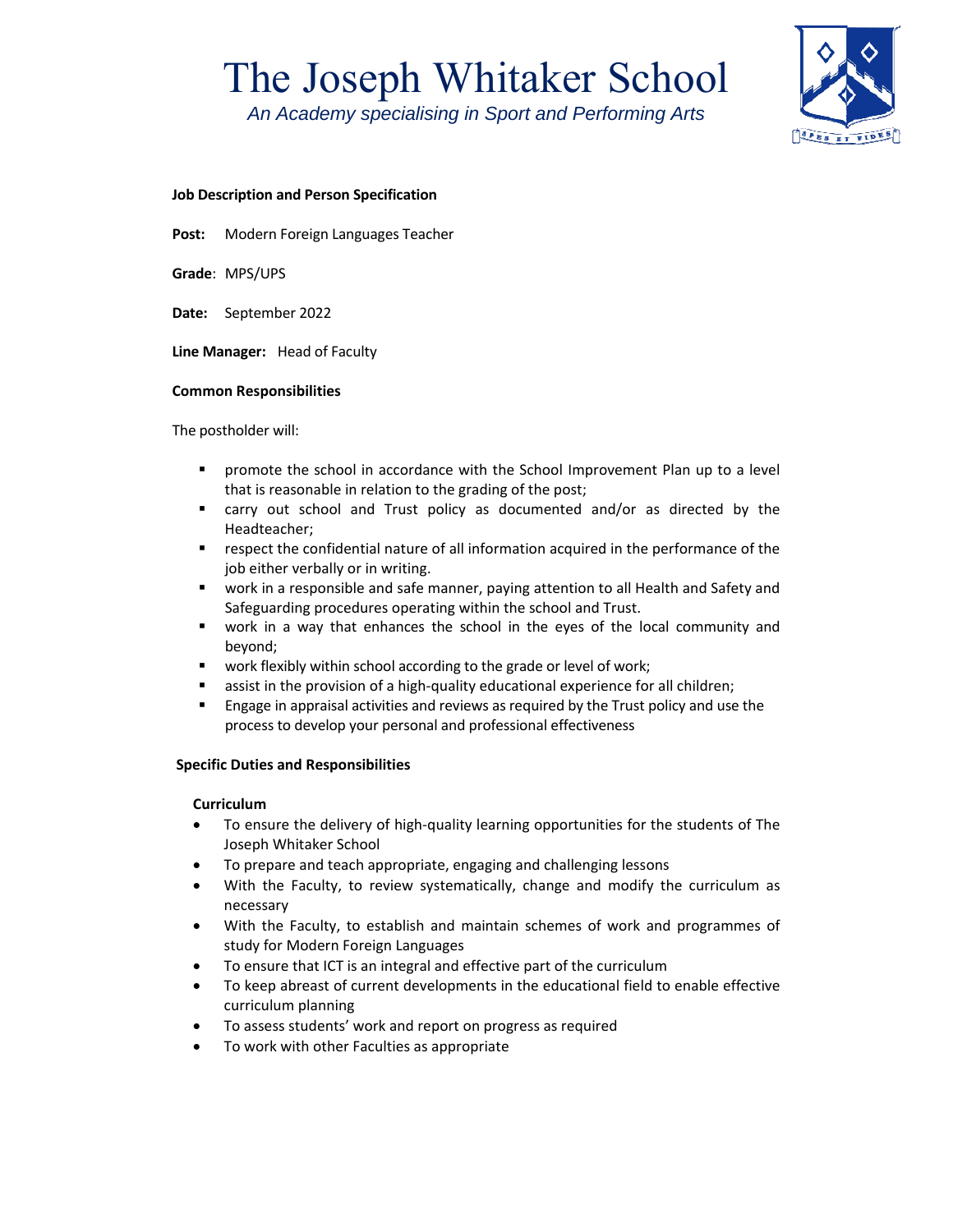#### **Faculty**

- To work closely with all members of the Faculty to achieve Faculty and whole school aims and to assist with whole school projects
- To promote student progress and wellbeing with due regard for discipline, health and safety
- To support the Faculty to ensure that the environment of the Faculty and teaching areas are always of a high quality and contribute to the environment of the Academy
- To participate and contribute to appropriate meetings

#### **General**

- To take responsibility for the effective care and guidance of a tutor group
- To effectively monitor the academic performance of students within a designated tutor group
- To work with partner primary schools, Further Education and Higher Education establishments, to ensure successful transfer of students in conjunction with other staff
- To demonstrate a keen interest in the life of the school
- Work in accordance with, and in support of, the Academy's vision and values
- Contribute to the Academy's ethos by setting a good example to colleagues and young people
- To undertake any other duties which may reasonably be regarded as within the nature of the duties and responsibilities/grade of the post as defined, subject to the proviso that any changes of a permanent nature shall be incorporated into the job description in specific terms, following consultation.
- to carry out a share of supervisory duties in accordance with published rotas
- to participate in appropriate meetings with colleagues and parents relative to the above duties

#### **Special Factors**

This post is subject to a check being carried out at an Enhanced level by the Disclosure and Barring Service regarding any previous criminal record.